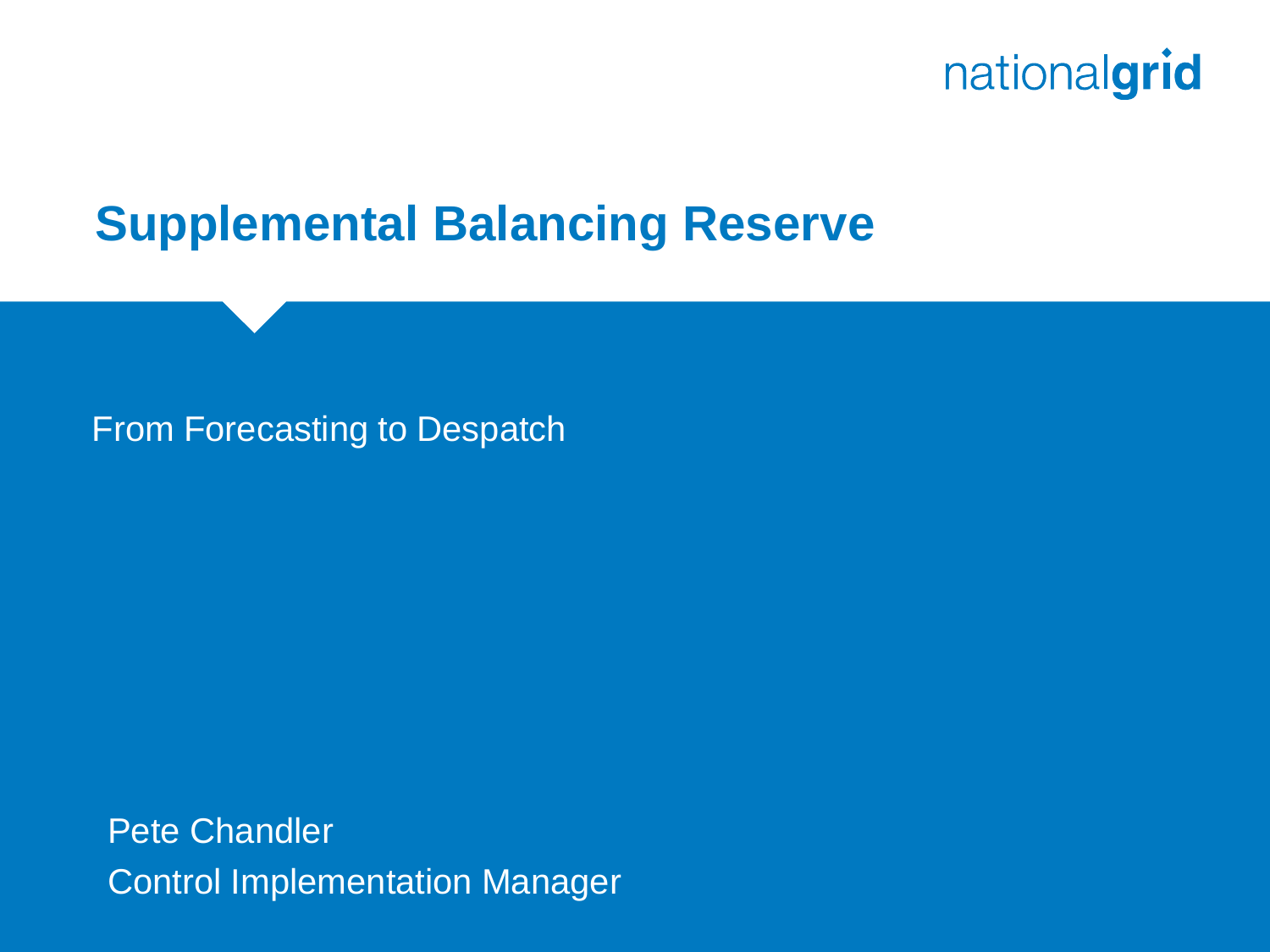## **SBR Units Contracted**



Total run up time = Notice to deviate from zero plus total ramp to Max Export Limit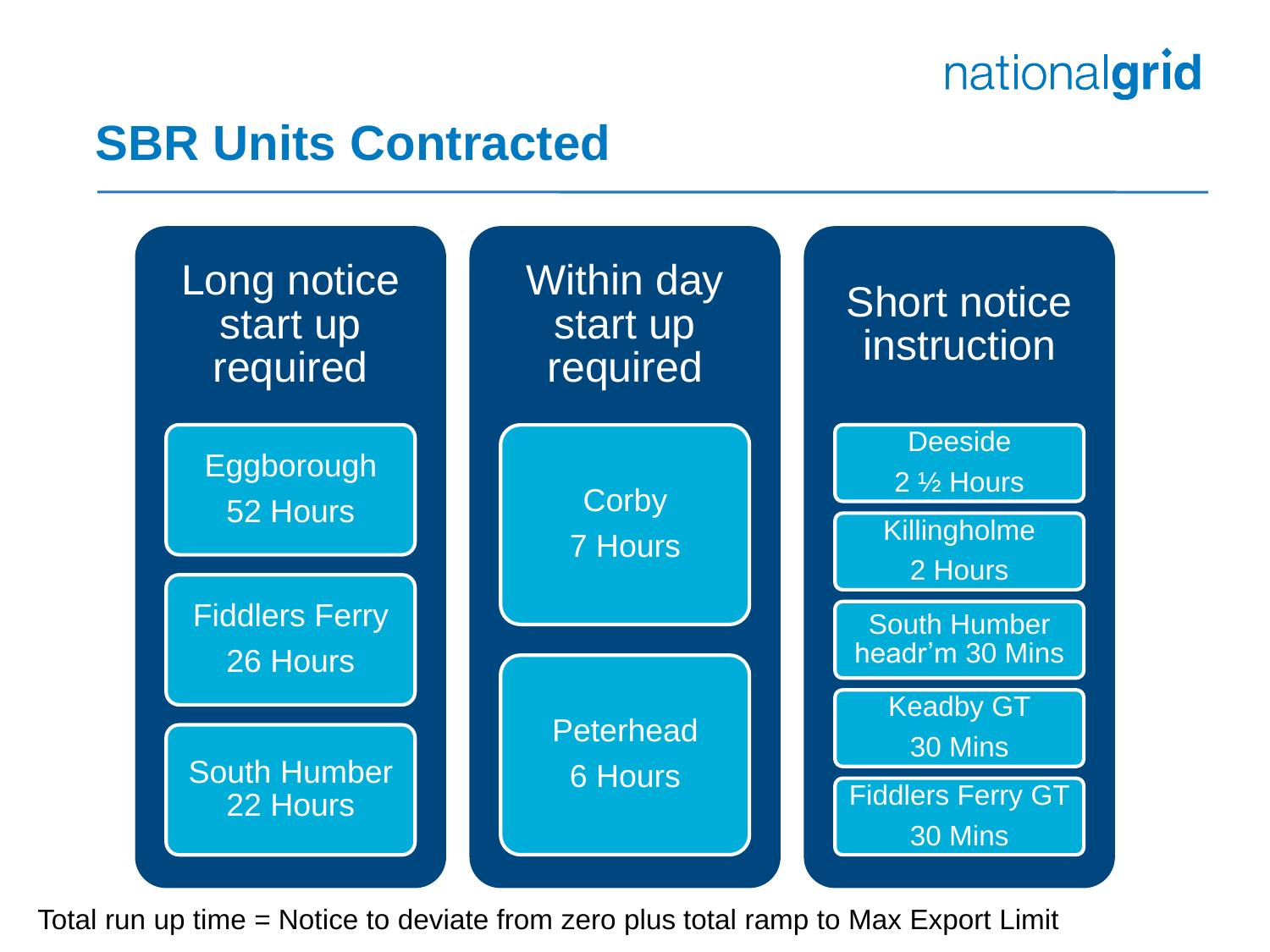

### **SBR: Operational Principles**

Only utilised when **all** market based actions exhausted (excluding 900MW regulating reserve)

Market will **always** be informed before respective stations are

EMN will be issued prior to a dispatch (i.e. synchronisation) except in exceptional circumstances

Plant dispatched in economic order (utilisation price and duration required), not convenience (i.e. warm plant not used instead of cheaper cold plant)

Minimal plant dispatched to maximum output rather than multiple plant dispatched to lower levels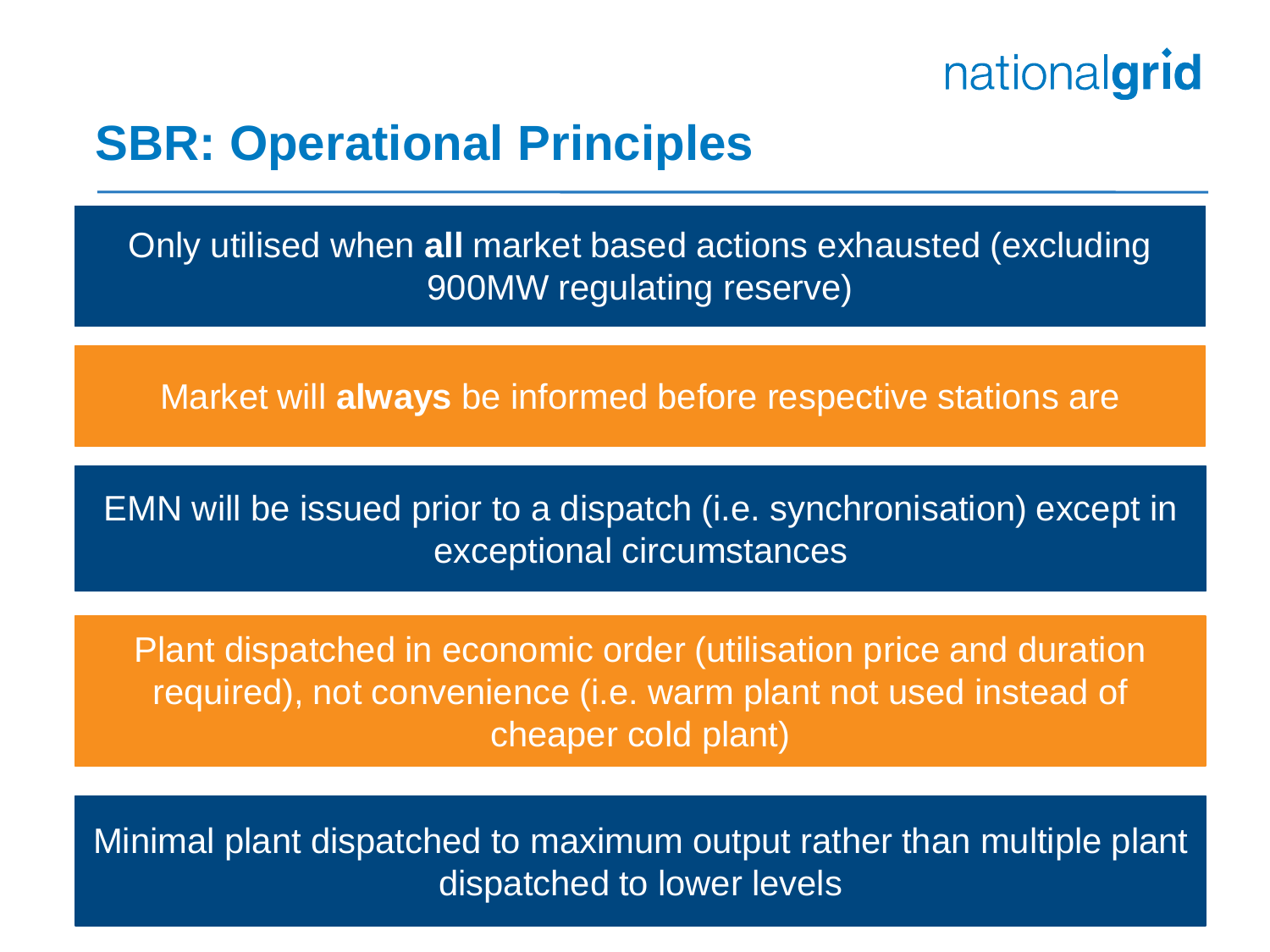## **Supplemental Balancing Reserve Information**



#### **Available on [National Grid SBR Webpages](http://www2.nationalgrid.com/UK/Services/Balancing-services/System-security/Contingency-balancing-reserve/Operational-Information/)**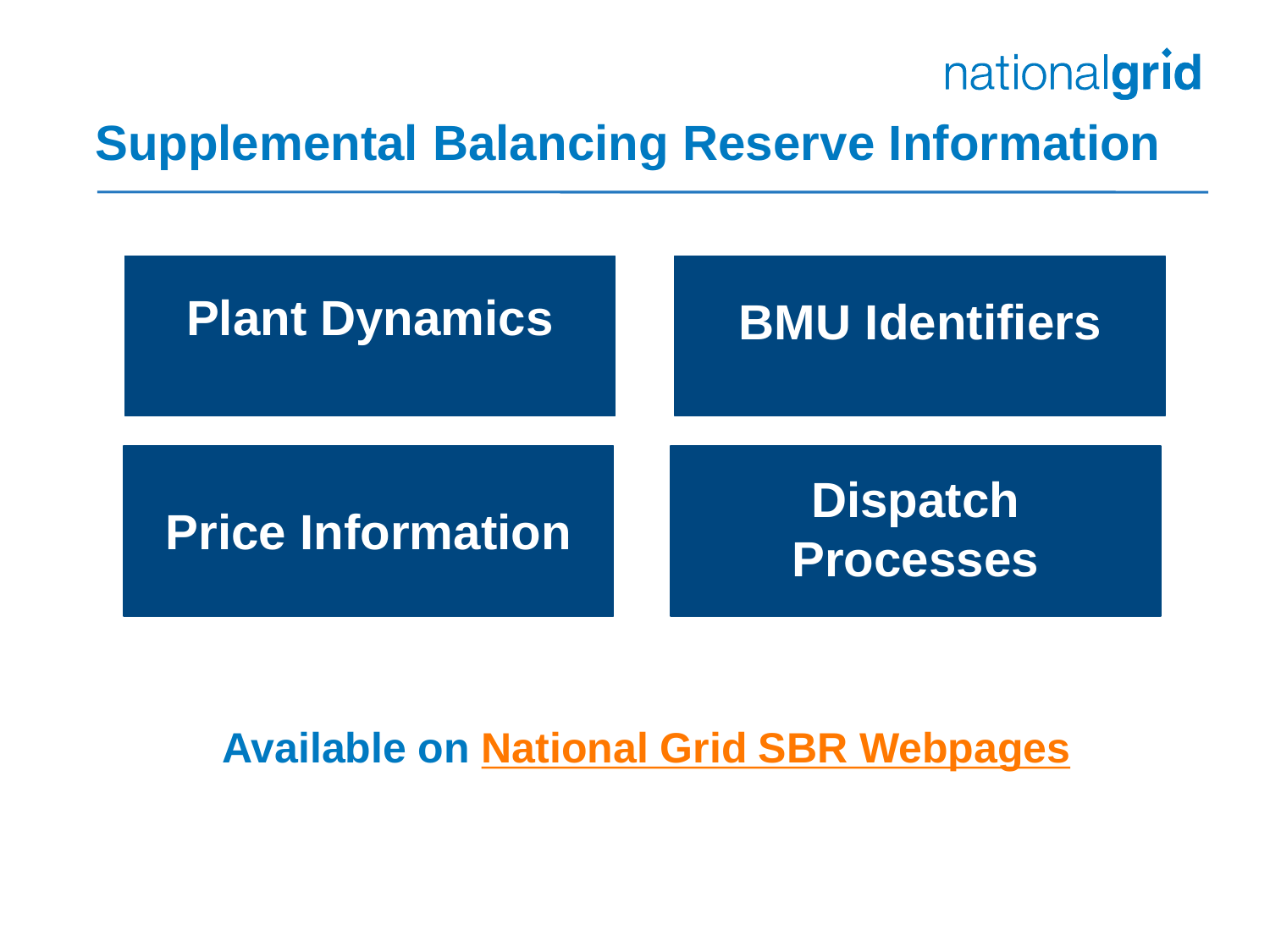## **Projected Margin Information**

#### **www.bmreports.com**



◯ OCNMFW Surplus (SPLW)

Please note: published surpluses include the forecast level for wind generation in short term time scales up to 14 days ahead and then at a seasonally dependant load factor for 2-52 weeks ahead. Hydro is at full output useable so is therefore dependent on there being sufficient sources of water for this level to be achieved.

5 **to the market and is the basis for our decision makingOC2 data submitted under the Grid Code provides information**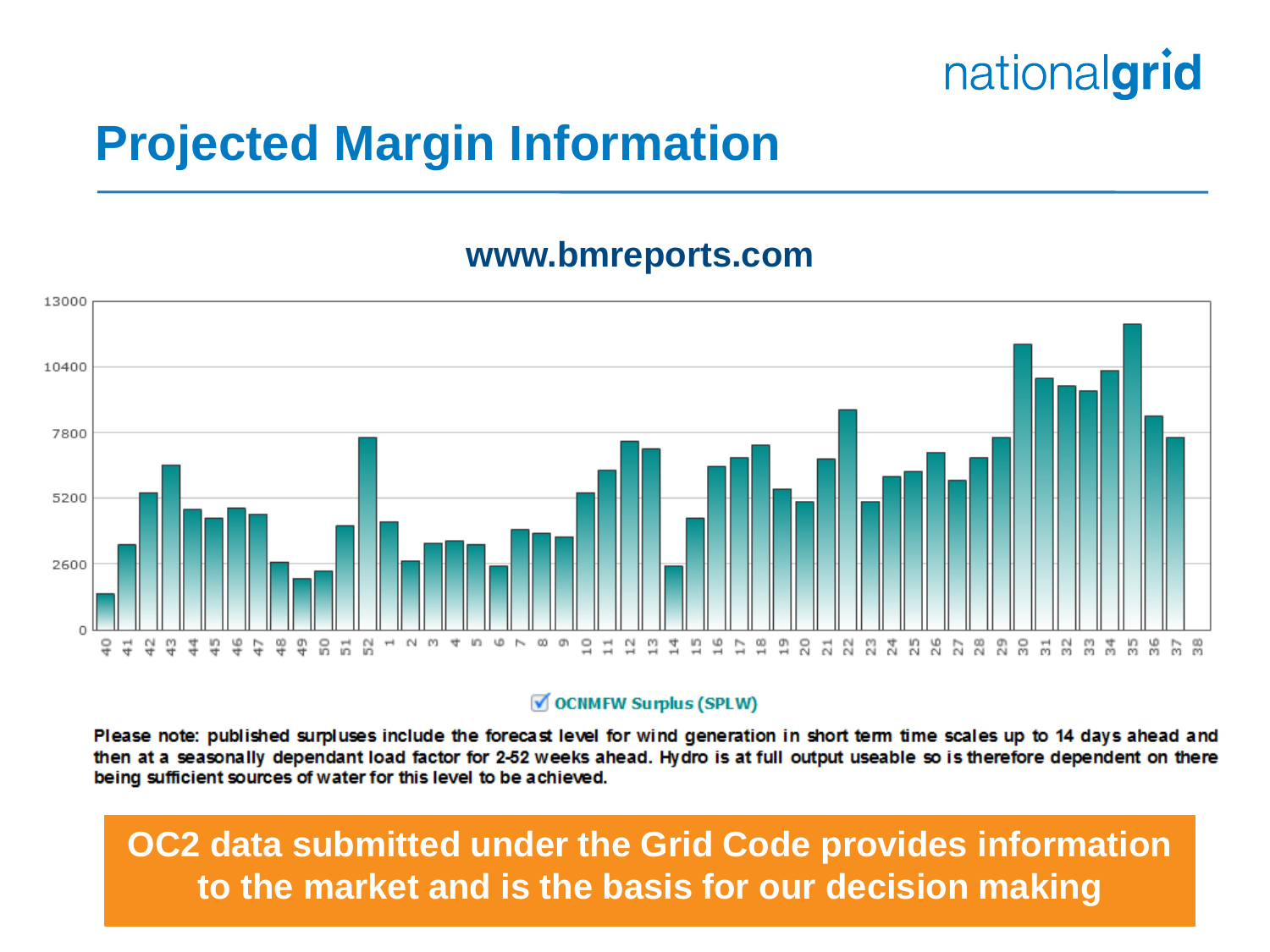### **SBR start up and dispatch comparison**

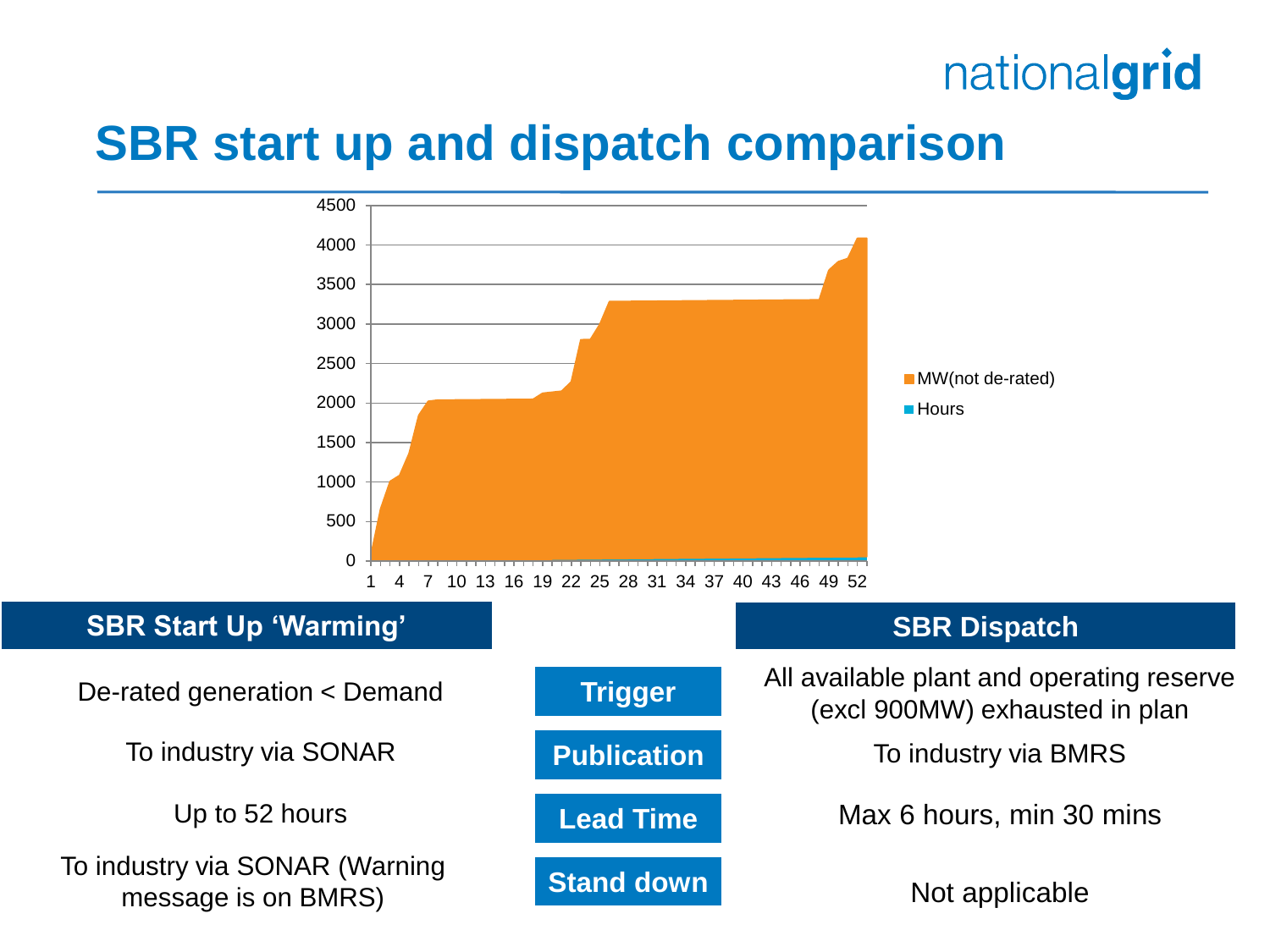

## **Long Notice Start Up Instruction**

Based on margin calculations…

Amended by OC2 generator data (de-rated by factor of historic availability & reliability)...

Compared to the demand forecast….

if there is a shortfall, we consider warming instructions to keep plant available.

7 **OC2 data - therefore its accuracy is critical.Industry and National Grid will be basing decisions on**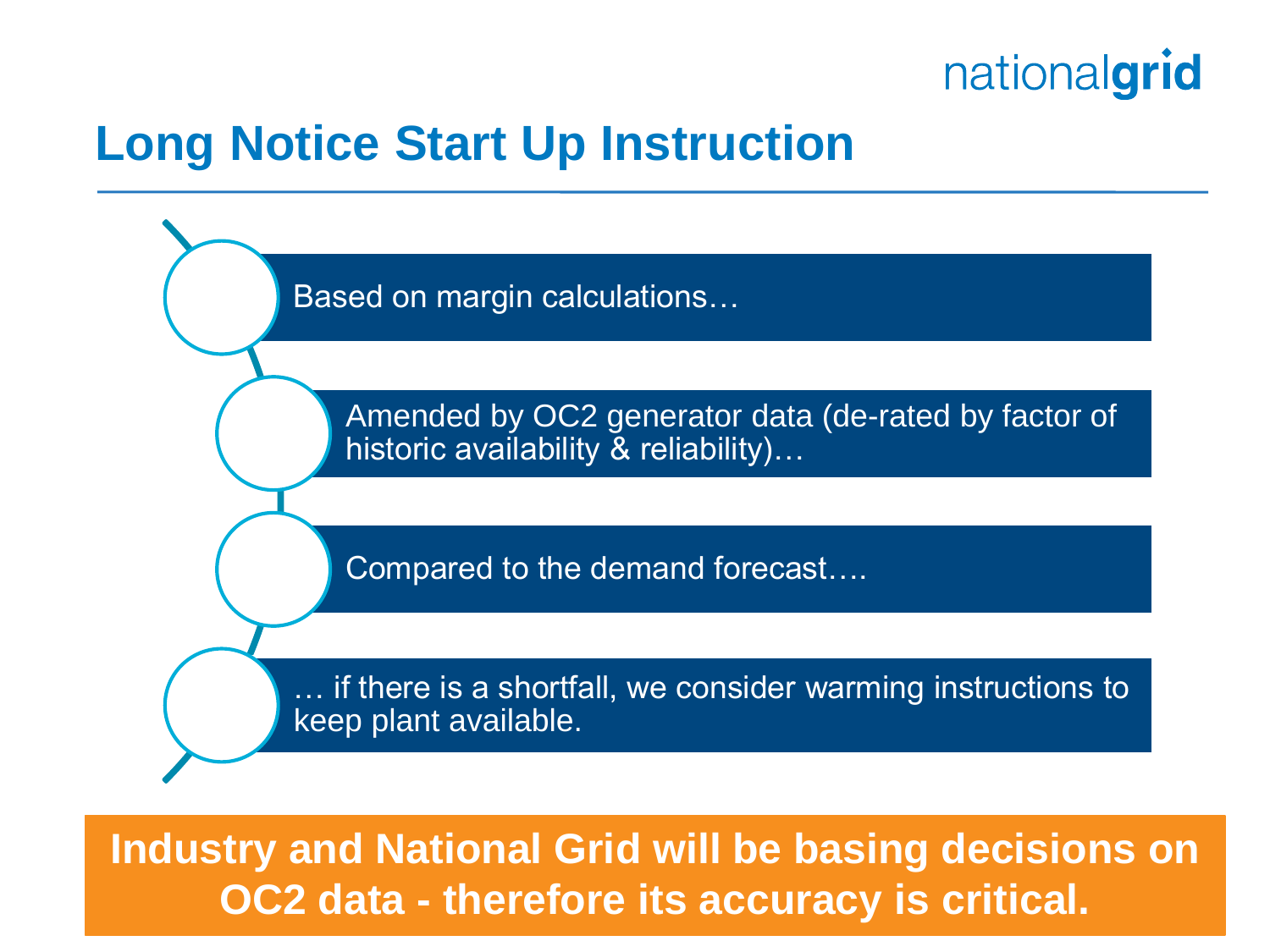## **Long Notice Start Up Instruction: Example 1**



• **D-2**, 15:00 to D 13:20 : Margin calculations are rerun every SP & if margin improves, plant may be stood down

> D 13:20: EGGB changes NDZ to 85 minutes & BOAs issued. 15:00 units synchronized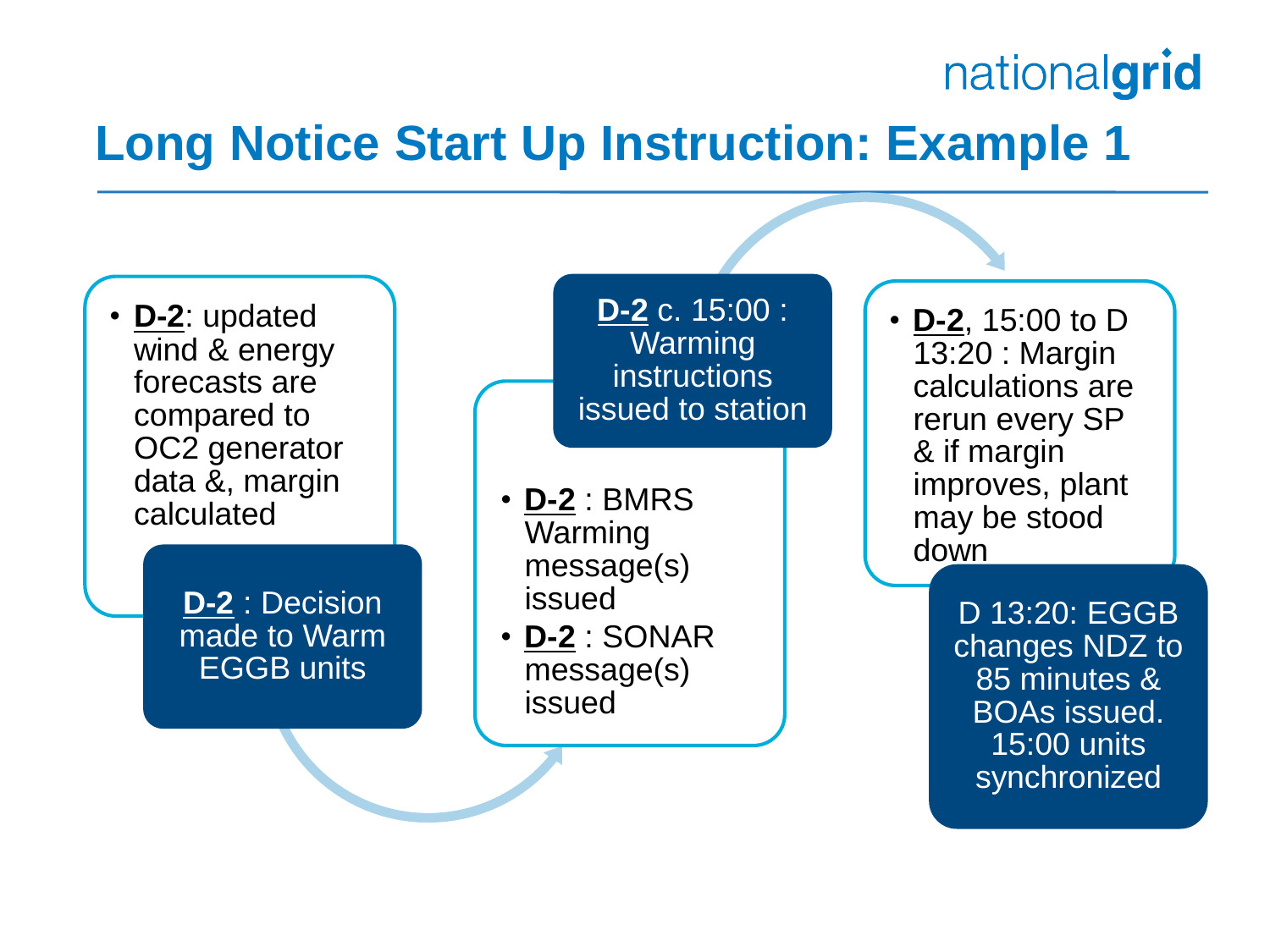## **Long Notice Start Up Instruction: Example 2**

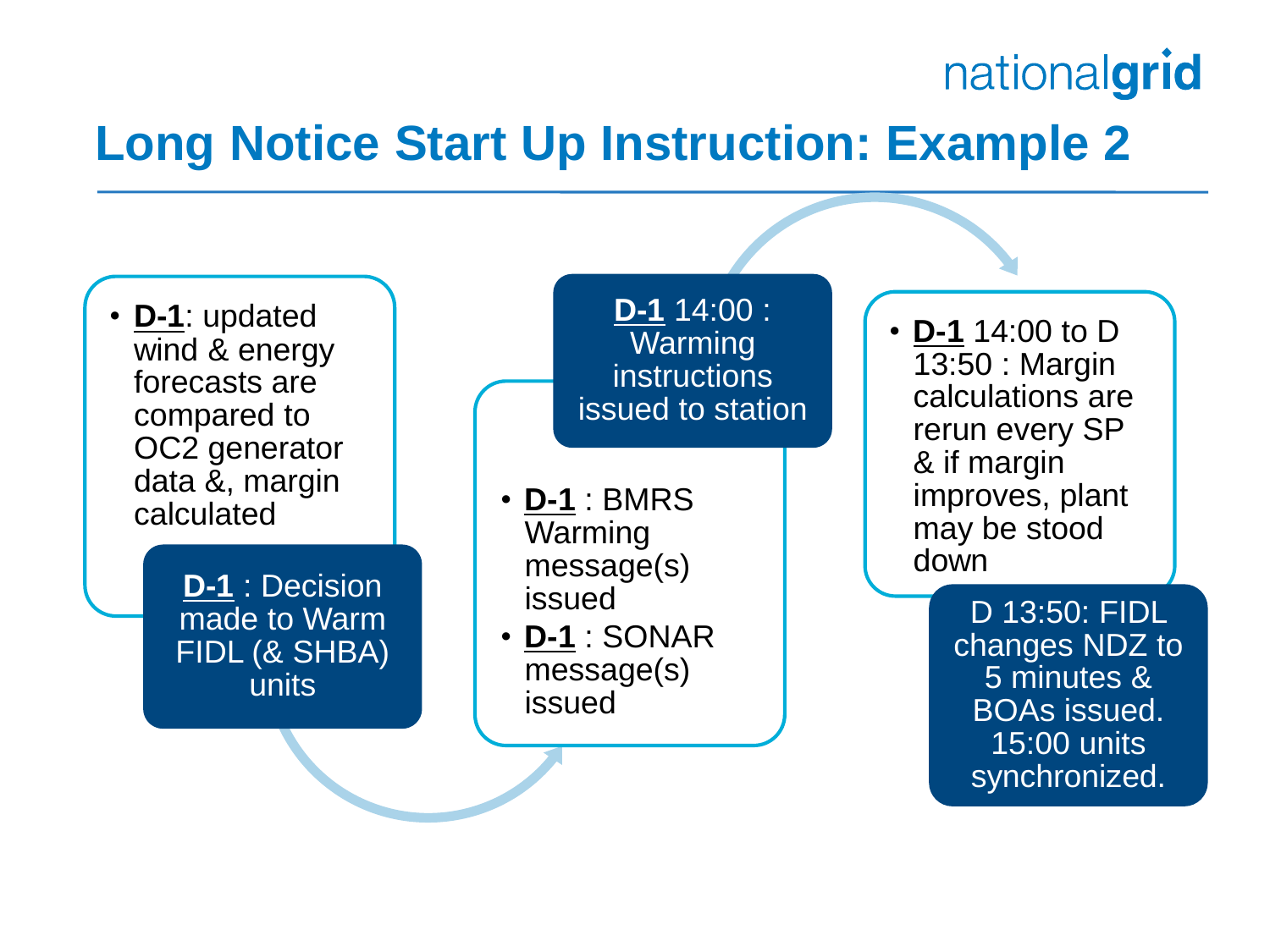

#### **Short Notice Start Up Instruction**

D-1, 11:00  $\rightarrow$  D: Based on System Operating Plan (updated at 4 hour intervals) with Generator Data from the BM

Compared to the latest demand forecasts & operating margins (weather, generator availability, interconnector updates)

If the shortfall is between 500MW & 700MW, the Control Room will consider issuing Warming instructions so to keep plant available.

A Grid Code System Warning (e.g. EMN) will be issued ahead of any SBR plant being despatched.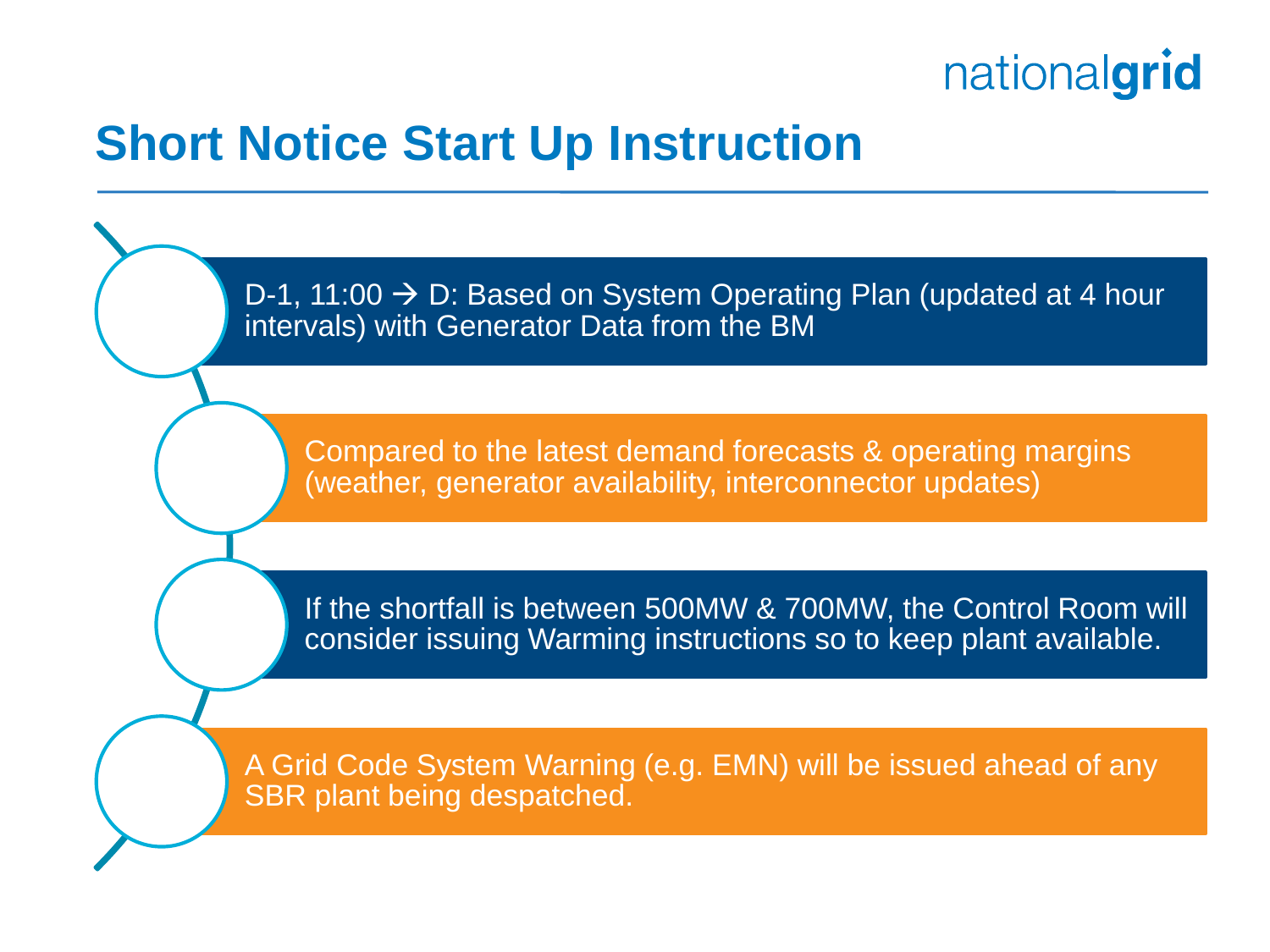#### **Dispatch: An Alternative View**

| <b>Fri</b>                                                               | <b>Sat</b>                                                                        | <b>Sun</b>                                                                                  | <b>Mon</b>                                                                                | <b>Tue</b>                                                                             | <b>Wed</b>               |
|--------------------------------------------------------------------------|-----------------------------------------------------------------------------------|---------------------------------------------------------------------------------------------|-------------------------------------------------------------------------------------------|----------------------------------------------------------------------------------------|--------------------------|
| <b>Margins</b><br>identified<br>as tight for<br>Mon/Tue/<br>Wed<br>peaks | (EGGB)<br>Long<br><b>Notice</b><br><b>SBR</b><br><b>Warmed</b><br>for Mon<br>peak | (FIDL &<br>SHBA)<br>Long<br><b>Notice</b><br><b>SBR</b><br>Warmed<br>for Mon &<br>Tue peaks | <b>SBR</b><br>dispatched<br>Long<br><b>Notice SBR</b><br>warmed for<br>Tue & Wed<br>peaks | <b>SBR</b><br>dispatched<br><b>Long Notice</b><br><b>SBR</b><br>warmed for<br>Wed peak | <b>SBR</b><br>dispatched |
| <b>Visible to</b><br><b>industry</b><br>on BMRS                          |                                                                                   | <b>EMN</b><br><b>issued for</b><br><b>Mon peak</b>                                          | <b>EMN</b><br><b>issued for</b><br><b>Tue peak</b>                                        | <b>EMN</b><br><b>issued for</b><br><b>Wed peak</b>                                     |                          |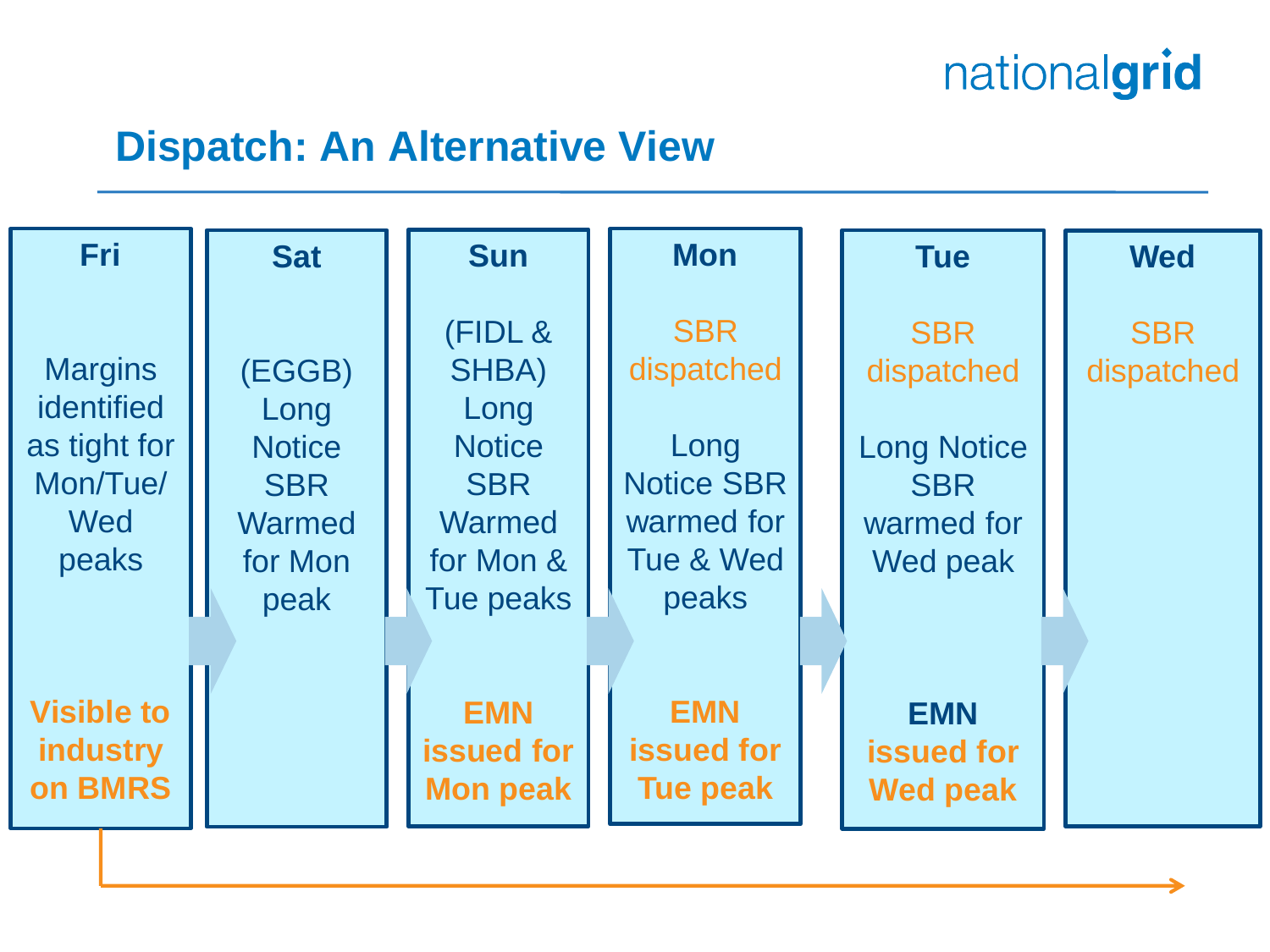#### nationalgrid **SBR Utilisation – Example Costs, Impact on BSUoS and imbalance prices**

| Scenario                                                                                                                                                | Number of<br>Days NISM<br>Warning<br>Issued | Number of<br>Days SBR<br>Required | Average<br>Volume of SBR<br>Required (when<br>needed) | <b>Maximum SBR</b><br>Volume<br>Required | <b>Estimated Cost</b><br>of SBR<br>Utilisation for<br>Winter '16 | <b>MW Shortfall</b><br>(after all SBR<br>utilised) Priced<br>at VoLL<br>£3,000/MWh for<br>45 mins | <b>Total SBR</b><br><b>Utilisation and</b><br><b>MW Shortfall</b><br><b>Valued at VoLL</b> |  |
|---------------------------------------------------------------------------------------------------------------------------------------------------------|---------------------------------------------|-----------------------------------|-------------------------------------------------------|------------------------------------------|------------------------------------------------------------------|---------------------------------------------------------------------------------------------------|--------------------------------------------------------------------------------------------|--|
| Normal Weather <sup>1</sup>                                                                                                                             | 0                                           | 0                                 | 0                                                     | $\mathbf 0$                              | $\mathbf{0}$                                                     | $\overline{0}$                                                                                    | $\mathbf{0}$                                                                               |  |
| Normal Weather <sup>2</sup>                                                                                                                             | 15                                          | 0                                 | $\Omega$                                              | 0                                        | $\mathbf 0$                                                      | $\Omega$                                                                                          | $\mathbf{0}$                                                                               |  |
| Winter 2010/11 Weather Conditions <sup>1</sup>                                                                                                          | 15                                          | 10                                | 2,363                                                 | 4,906                                    | £11,063,130                                                      | £6,191,122                                                                                        | £17,254,252                                                                                |  |
| Winter 2010/11 Weather Conditions <sup>2</sup>                                                                                                          | 24                                          | 19                                | 2,189                                                 | 6,056                                    | £19,446,761                                                      | £14,374,503                                                                                       | £33,821,264                                                                                |  |
| Winter 2012/13 Weather Conditions <sup>1</sup>                                                                                                          | 16                                          | 8                                 | 1,804                                                 | 3,345                                    | £7,702,350                                                       | E <sub>0</sub>                                                                                    | £7,702,350                                                                                 |  |
| Winter 2012/13 Weather Conditions <sup>2</sup>                                                                                                          | 20                                          | 18                                | 1,609                                                 | 4,495                                    | £13,649,952                                                      | £4,164,025                                                                                        | £17,813,977                                                                                |  |
|                                                                                                                                                         |                                             |                                   |                                                       |                                          |                                                                  |                                                                                                   |                                                                                            |  |
| <sup>1</sup> - 2.0 GW CDM, 2.5 GW Mainland Europe Import, Flat Irish Interconnector, ~ 89% de-rating for all thermal generation, includes short-term OR |                                             |                                   |                                                       |                                          |                                                                  |                                                                                                   |                                                                                            |  |

 $^2$  - 1.6 GW CDM, 2.5 GW Mainland Europe Import, 750 MW Ireland Export,  $\sim$  89% de-rating for all thermal generation, includes short-term OR

| <b>Scenario</b>                              | up Costs (SBR<br>Only) | Total BM Start- SBR SU by HH (4)<br><b>Settlement</b><br><b>Periods</b> ) | <b>BMSU BPA</b><br>(Tagged as<br>System) | <b>BSUoS Charging</b><br><b>Volume by HH</b><br>(MWh) | <b>SBR SU Impact</b><br><b>on HH BSUoS</b><br>Charge<br>(E/MWh) | Impact of<br><b>DSBR/SBR</b><br><b>Utilisation on HH</b><br><b>BSUoS Charge</b><br>(E/MWh) | <b>Total Impact of</b><br><b>SBR on HH BSUOS</b><br>Charge (£/MWh) | <b>Price if NIV</b><br><b>Negative (System</b><br>Long) | System Imbalance   System Imbalance<br><b>Price if NIV</b><br><b>Positive (System</b><br>Short) |
|----------------------------------------------|------------------------|---------------------------------------------------------------------------|------------------------------------------|-------------------------------------------------------|-----------------------------------------------------------------|--------------------------------------------------------------------------------------------|--------------------------------------------------------------------|---------------------------------------------------------|-------------------------------------------------------------------------------------------------|
| Warming of Plant, no NISM or Dispatch of SBR | £185,136               | £46,284                                                                   | £0.00                                    | 51,500                                                | £0.90                                                           | £0.00                                                                                      | £0.90                                                              | £48.00                                                  | £573.89                                                                                         |
| No Warming, Dispatch of SBR Within Day       | £0                     | £0                                                                        | £0.00                                    | 51,500                                                | £0.00                                                           | £4.51                                                                                      | £4.51                                                              | Unlikely but £60.00                                     | £3,000.00                                                                                       |
| Warming of Plant, NISM & SBR Plant Used      | £0                     | £0                                                                        | £0.00                                    | 51,500                                                | £0.00                                                           | £9.89                                                                                      | £9.89                                                              | <b>Not Possible</b>                                     | £3,000.00                                                                                       |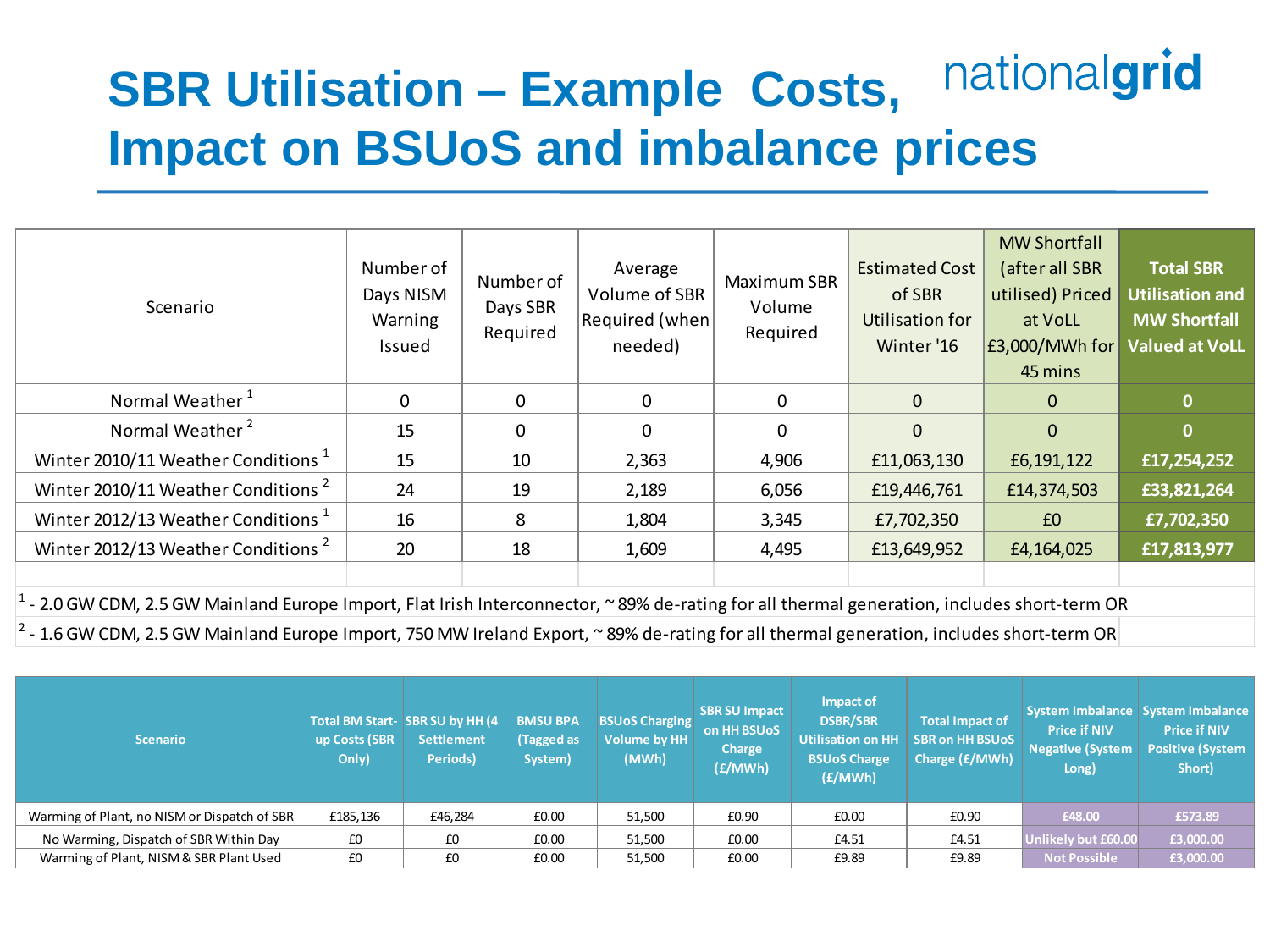## **The Financial Impact of SBR**

#### Testing Costs

- Are recovered on the day they are incurred
- Are reconciled over period 01 Nov. to 28 Feb. (via RF invoice, issued c.14 months later

#### Availability Fees

- Are recovered on a daily basis from 01 Nov. to 28 Feb
- Estimated to be £935,000 per day (£114million for the contract duration)

#### Utilisation Fees

- Are subject to Ofgem approval on each occasion
- Noting this, are sought to be recovered on the day they are incurred
- SBR volume is set to £3,000/MWh & this sets cash out for that SP

<sup>13</sup> *Please note CMP262, in Modification Process at the moment….*